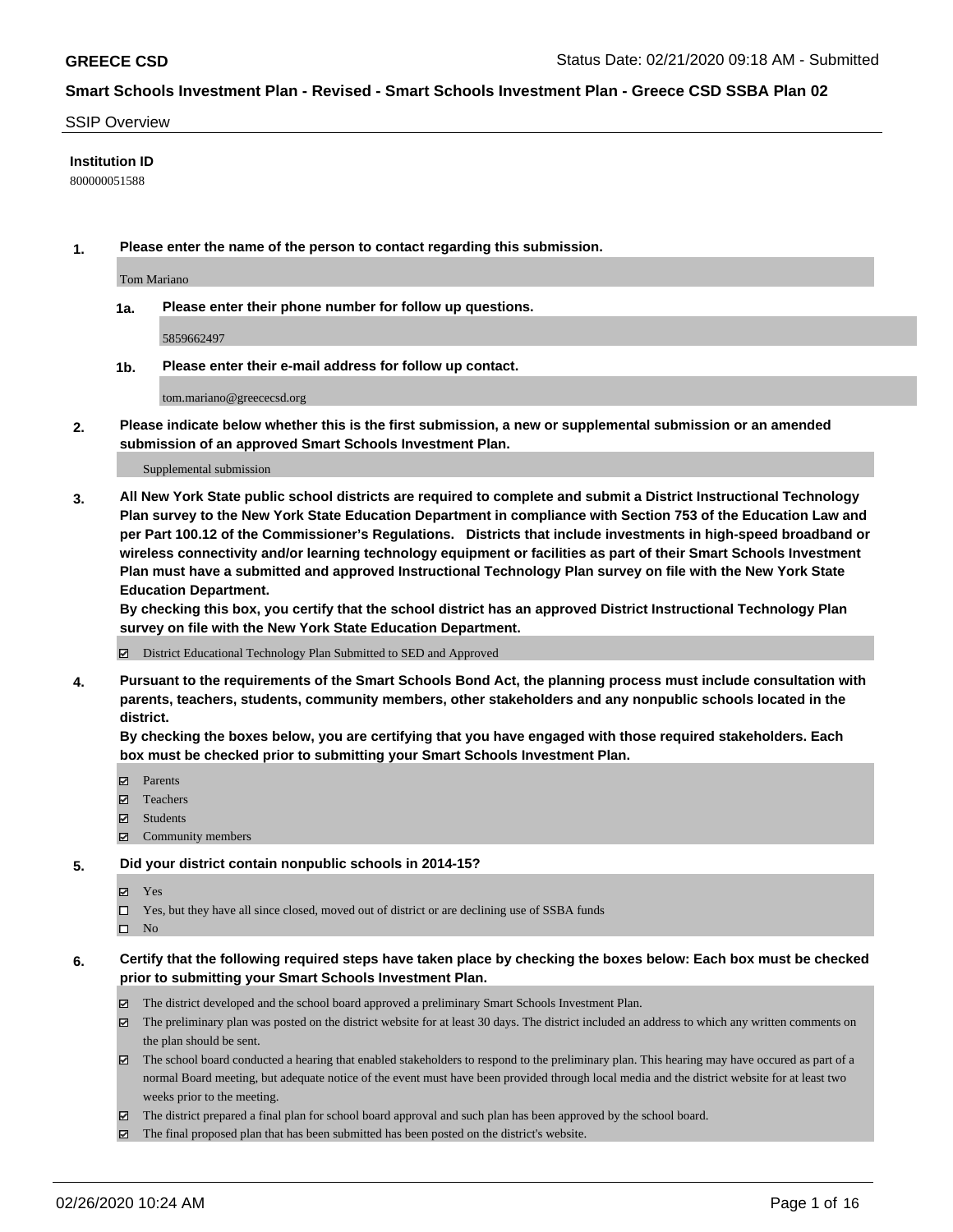SSIP Overview

**6a. Please upload the proposed Smart Schools Investment Plan (SSIP) that was posted on the district's website, along with any supporting materials. Note that this should be different than your recently submitted Educational Technology Survey. The Final SSIP, as approved by the School Board, should also be posted on the website and remain there during the course of the projects contained therein.**

Smart Schools Bond Act Investment Plan #2 2018-06-12.pdf

**6b. Enter the webpage address where the final Smart Schools Investment Plan is posted. The Plan should remain posted for the life of the included projects.**

https://sites.google.com/greececsd.org/test/home

**7. Please enter an estimate of the total number of students and staff that will benefit from this Smart Schools Investment Plan based on the cumulative projects submitted to date.**

12,000

**8. An LEA/School District may partner with one or more other LEA/School Districts to form a consortium to pool Smart Schools Bond Act funds for a project that meets all other Smart School Bond Act requirements. Each school district participating in the consortium will need to file an approved Smart Schools Investment Plan for the project and submit a signed Memorandum of Understanding that sets forth the details of the consortium including the roles of each respective district.**

 $\Box$  The district plans to participate in a consortium to partner with other school district(s) to implement a Smart Schools project.

### **9. Please enter the name and 6-digit SED Code for each LEA/School District participating in the Consortium.**

| Partner LEA/District | <b>ISED BEDS Code</b> |
|----------------------|-----------------------|
| (No Response)        | (No Response)         |

### **10. Please upload a signed Memorandum of Understanding with all of the participating Consortium partners.**

(No Response)

### **11. Your district's Smart Schools Bond Act Allocation is:**

\$7,895,681

### **12. Final 2014-15 BEDS Enrollment to calculate Nonpublic Sharing Requirement**

|            | Public Enrollment | Nonpublic Enrollment | Total Enrollment | I Nonpublic Percentage |
|------------|-------------------|----------------------|------------------|------------------------|
| Enrollment | 10.862            | 383                  | 11.245.00        | 3.41                   |

**13. This table compares each category budget total, as entered in that category's page, to the total expenditures listed in the category's expenditure table. Any discrepancies between the two must be resolved before submission.**

|                                          | Sub-Allocations | <b>Expenditure Totals</b> | <b>Difference</b> |
|------------------------------------------|-----------------|---------------------------|-------------------|
| <b>School Connectivity</b>               | 0.00            | 0.00                      | 0.00              |
| Connectivity Projects for<br>Communities | 0.00            | 0.00                      | 0.00              |
| Classroom Technology                     | 973,584.00      | 973,584.00                | 0.00              |
| Pre-Kindergarten Classrooms              | 0.00            | 0.00                      | 0.00              |
| Replace Transportable<br>Classrooms      | 0.00            | 0.00                      | 0.00              |
| <b>High-Tech Security Features</b>       | 0.00            | 0.00                      | 0.00              |
| Nonpublic Loan                           | 43,775.76       | 43,775.76                 | $-0.00$           |
| Totals:                                  |                 |                           |                   |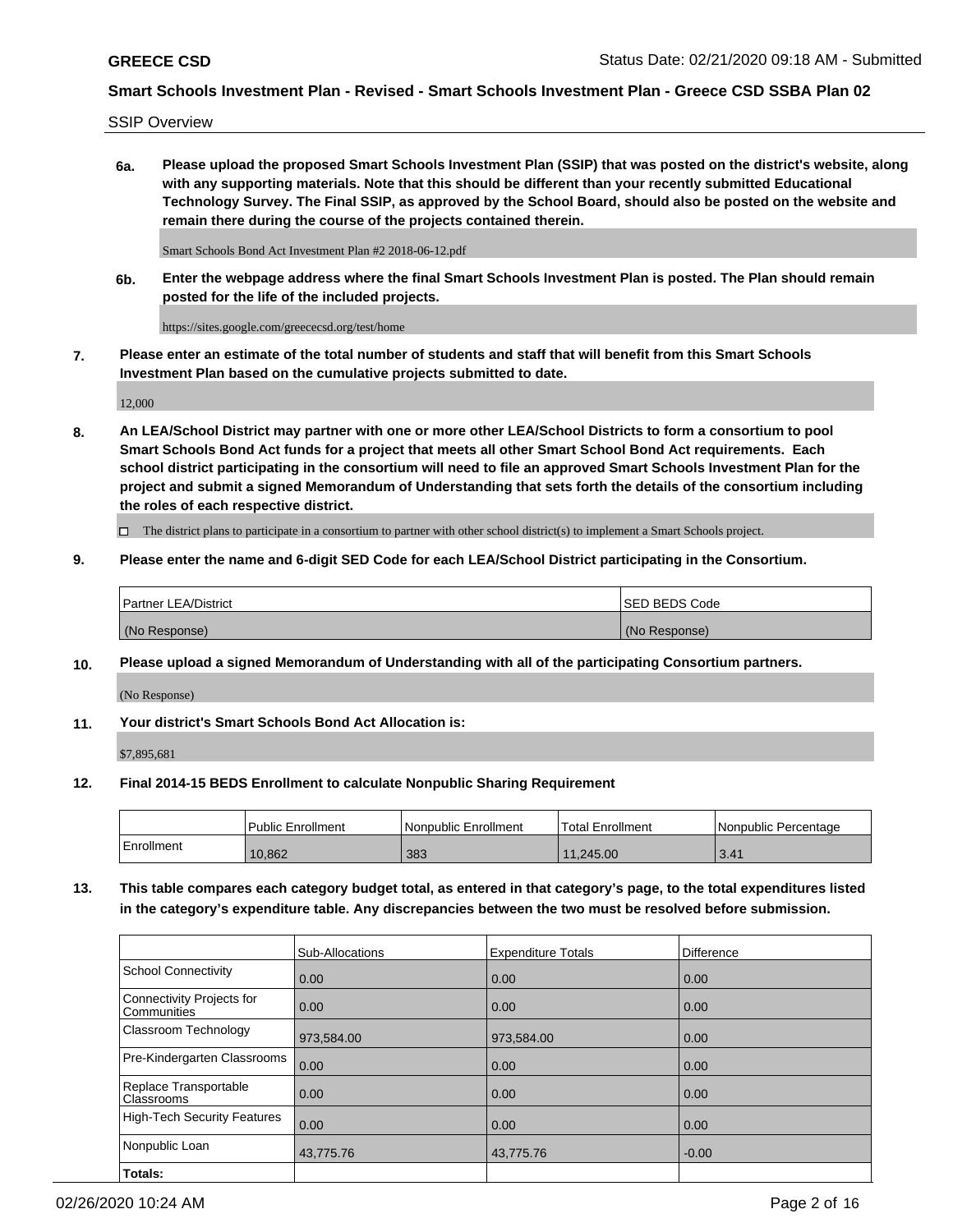SSIP Overview

| 1,017,360       | 1,017,360          |                   |
|-----------------|--------------------|-------------------|
| Sub-Allocations | Expenditure Totals | <b>Difference</b> |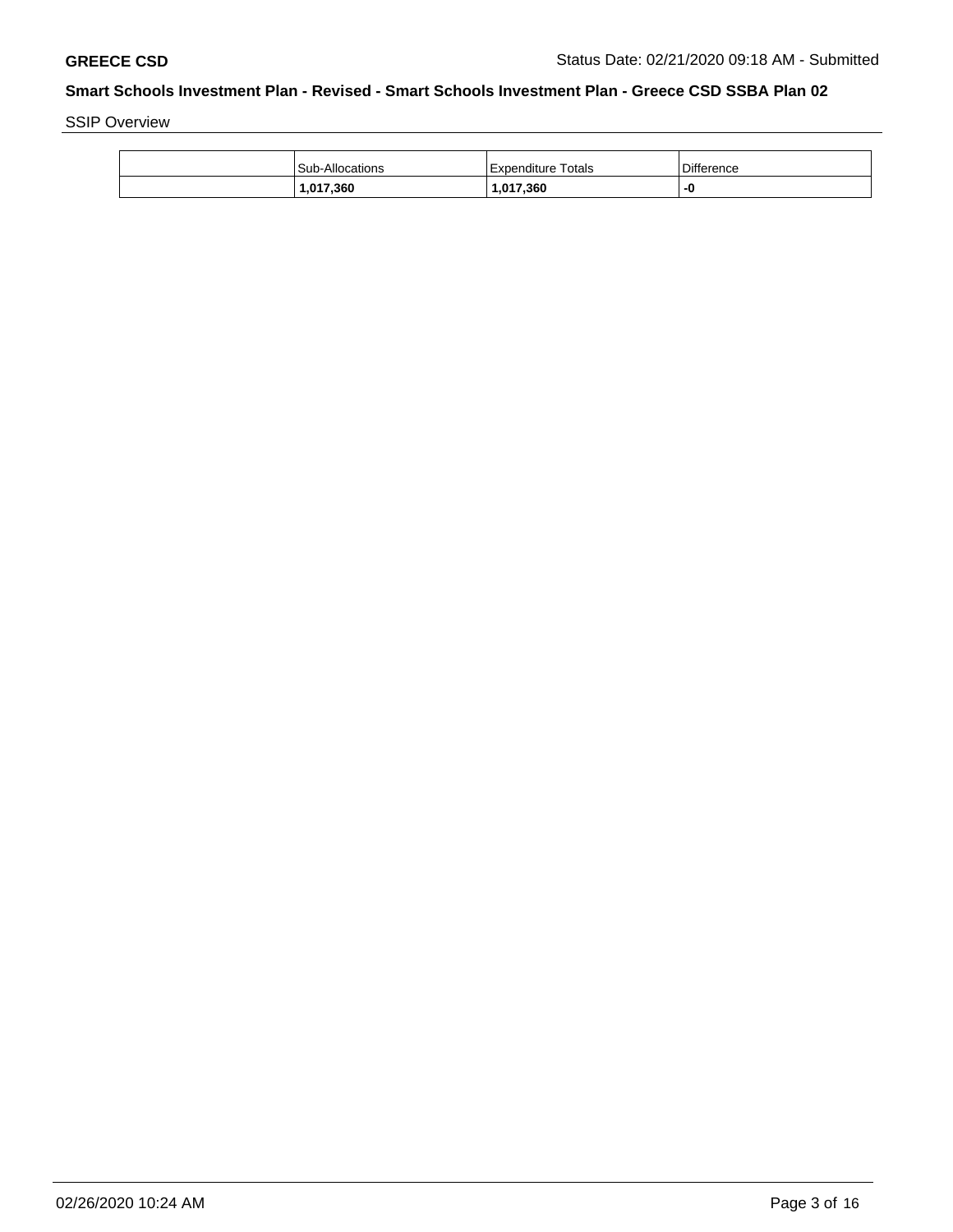School Connectivity

- **1. In order for students and faculty to receive the maximum benefit from the technology made available under the Smart Schools Bond Act, their school buildings must possess sufficient connectivity infrastructure to ensure that devices can be used during the school day. Smart Schools Investment Plans must demonstrate that:**
	- **• sufficient infrastructure that meets the Federal Communications Commission's 100 Mbps per 1,000 students standard currently exists in the buildings where new devices will be deployed, or**
	- **• is a planned use of a portion of Smart Schools Bond Act funds, or**
	- **• is under development through another funding source.**

**Smart Schools Bond Act funds used for technology infrastructure or classroom technology investments must increase the number of school buildings that meet or exceed the minimum speed standard of 100 Mbps per 1,000 students and staff within 12 months. This standard may be met on either a contracted 24/7 firm service or a "burstable" capability. If the standard is met under the burstable criteria, it must be:**

**1. Specifically codified in a service contract with a provider, and**

**2. Guaranteed to be available to all students and devices as needed, particularly during periods of high demand, such as computer-based testing (CBT) periods.**

**Please describe how your district already meets or is planning to meet this standard within 12 months of plan submission.**

(No Response)

**1a. If a district believes that it will be impossible to meet this standard within 12 months, it may apply for a waiver of this requirement, as described on the Smart Schools website. The waiver must be filed and approved by SED prior to submitting this survey.**

 $\Box$  By checking this box, you are certifying that the school district has an approved waiver of this requirement on file with the New York State Education Department.

**2. Connectivity Speed Calculator (Required). If the district currently meets the required speed, enter "Currently Met" in the last box: Expected Date When Required Speed Will be Met.**

|                  | l Number of     | Required Speed | Current Speed in | Expected Speed | Expected Date                           |
|------------------|-----------------|----------------|------------------|----------------|-----------------------------------------|
|                  | <b>Students</b> | In Mbps        | l Mbps           | to be Attained | When Required                           |
|                  |                 |                |                  |                | l Within 12 Months ISpeed Will be Met l |
| Calculated Speed | (No Response)   | 0.00           | (No Response)    | (No Response)  | (No Response)                           |

**3. Describe how you intend to use Smart Schools Bond Act funds for high-speed broadband and/or wireless connectivity projects in school buildings.**

(No Response)

**4. Describe the linkage between the district's District Instructional Technology Plan and how the proposed projects will improve teaching and learning. (There should be a link between your response to this question and your responses to Question 1 in Section IV - NYSED Initiatives Alignment: "Explain how the district use of instructional technology will serve as a part of a comprehensive and sustained effort to support rigorous academic standards attainment and performance improvement for students."** 

**Your answer should also align with your answers to the questions in Section II - Strategic Technology Planning and the associated Action Steps in Section III - Action Plan.)**

(No Response)

**5. If the district wishes to have students and staff access the Internet from wireless devices within the school building, or in close proximity to it, it must first ensure that it has a robust Wi-Fi network in place that has sufficient bandwidth to meet user demand.**

**Please describe how you have quantified this demand and how you plan to meet this demand.**

(No Response)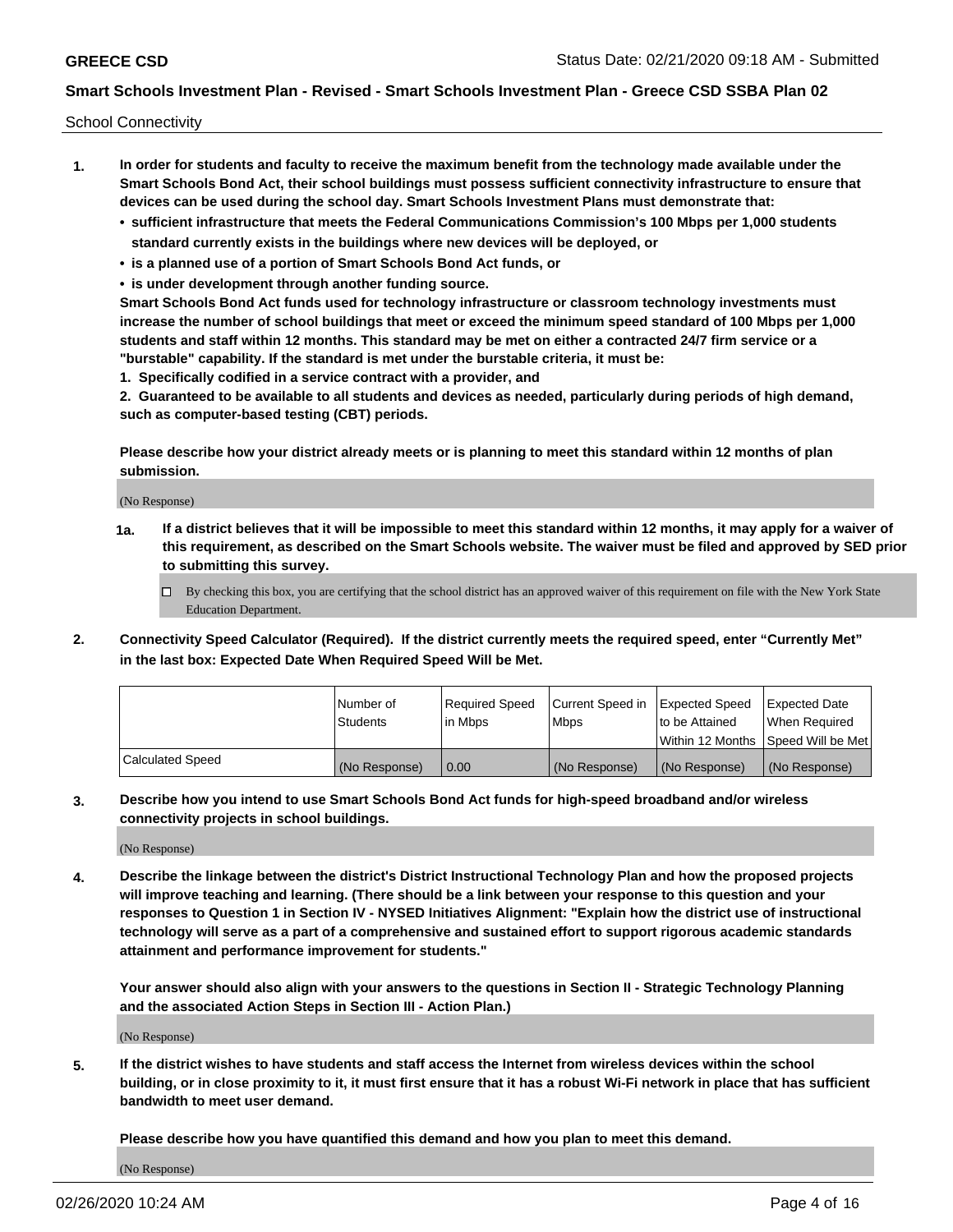School Connectivity

**6. Smart Schools plans with any expenditures in the School Connectivity category require a project number from the Office of Facilities Planning. Districts must submit an SSBA LOI and receive project numbers prior to submitting the SSIP. As indicated on the LOI, some projects may be eligible for a streamlined review and will not require a building permit.**

**Please indicate on a separate row each project number given to you by the Office of Facilities Planning.**

| Project Number |  |
|----------------|--|
| (No Response)  |  |

**7. Certain high-tech security and connectivity infrastructure projects may be eligible for an expedited review process as determined by the Office of Facilities Planning.**

#### **Was your project deemed eligible for streamlined review?**

(No Response)

### **8. Include the name and license number of the architect or engineer of record.**

| Name          | License Number |
|---------------|----------------|
| (No Response) | (No Response)  |

#### **9. Public Expenditures – Loanable (Counts toward the nonpublic loan calculation)**

| Select the allowable expenditure type.<br>Repeat to add another item under each type. | <b>PUBLIC</b> Items to be<br>l Purchased | Quantity           | Cost Per Item    | <b>Total Cost</b> |
|---------------------------------------------------------------------------------------|------------------------------------------|--------------------|------------------|-------------------|
| (No Response)                                                                         | (No Response)                            | l (No<br>Response) | (No<br>Response) | $\overline{0.00}$ |
|                                                                                       |                                          | O                  | 0.00             |                   |

### **10. Public Expenditures – Non-Loanable (Does not count toward nonpublic loan calculation)**

| Select the allowable expenditure<br>type.<br>Repeat to add another item under<br>each type. | <b>PUBLIC</b> Items to be purchased | Quantity      | Cost per Item | <b>Total Cost</b> |
|---------------------------------------------------------------------------------------------|-------------------------------------|---------------|---------------|-------------------|
| (No Response)                                                                               | (No Response)                       | (No Response) | (No Response) | 0.00              |
|                                                                                             |                                     |               | 0.00          |                   |

#### **11. Final 2014-15 BEDS Enrollment to calculate Nonpublic Sharing Requirement (no changes allowed.)**

|            | Public Enrollment | Nonpublic Enrollment | 'Total Enrollment | l Nonpublic Percentage |
|------------|-------------------|----------------------|-------------------|------------------------|
| Enrollment | 10,862            | 383                  | 11.245.00         | 3.41                   |

#### **12. Total Public Budget - Loanable (Counts toward the nonpublic loan calculation)**

|                                                      | Public Allocations | <b>Estimated Nonpublic Loan</b><br>Amount | Estimated Total Sub-Allocations |
|------------------------------------------------------|--------------------|-------------------------------------------|---------------------------------|
| Network/Access Costs                                 | (No Response)      | 0.00                                      | 0.00                            |
| School Internal Connections and<br><b>Components</b> | (No Response)      | 0.00                                      | 0.00                            |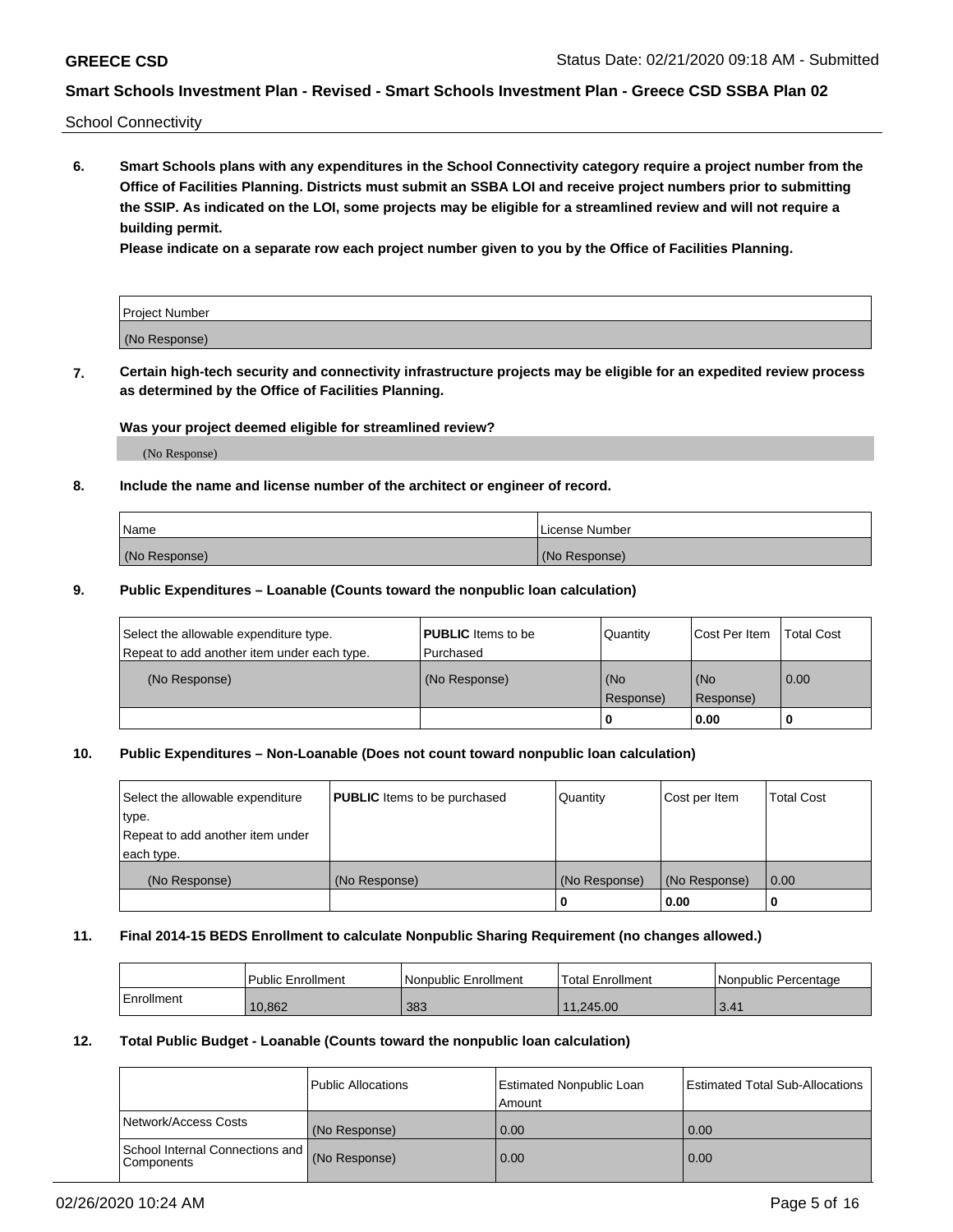School Connectivity

|         | Public Allocations | <b>Estimated Nonpublic Loan</b><br>Amount | <b>Estimated Total Sub-Allocations</b> |
|---------|--------------------|-------------------------------------------|----------------------------------------|
| l Other | (No Response)      | 0.00                                      | 0.00                                   |
| Totals: | 0.00               | 0                                         |                                        |

# **13. Total Public Budget – Non-Loanable (Does not count toward the nonpublic loan calculation)**

|                                                   | Sub-<br>Allocation |
|---------------------------------------------------|--------------------|
| Network/Access Costs                              | (No Response)      |
| Outside Plant Costs                               | (No Response)      |
| <b>School Internal Connections and Components</b> | (No Response)      |
| Professional Services                             | (No Response)      |
| Testing                                           | (No Response)      |
| <b>Other Upfront Costs</b>                        | (No Response)      |
| <b>Other Costs</b>                                | (No Response)      |
| Totals:                                           | 0.00               |

# **14. School Connectivity Totals**

|                          | Total Sub-Allocations |
|--------------------------|-----------------------|
| Total Loanable Items     | 0.00                  |
| Total Non-Ioanable Items | 0.00                  |
| Totals:                  | 0                     |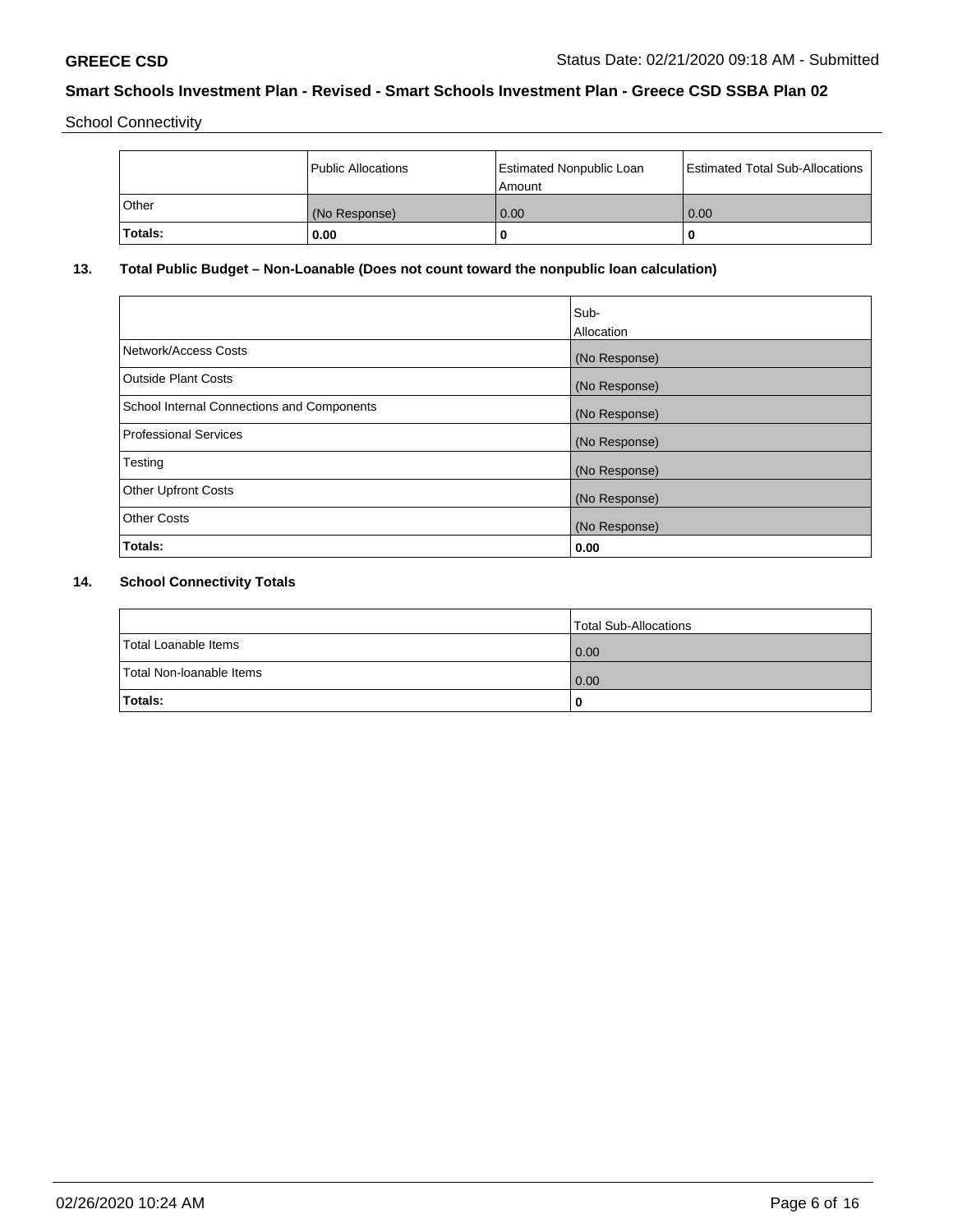Community Connectivity (Broadband and Wireless)

**1. Describe how you intend to use Smart Schools Bond Act funds for high-speed broadband and/or wireless connectivity projects in the community.**

(No Response)

**2. Please describe how the proposed project(s) will promote student achievement and increase student and/or staff access to the Internet in a manner that enhances student learning and/or instruction outside of the school day and/or school building.**

(No Response)

**3. Community connectivity projects must comply with all the necessary local building codes and regulations (building and related permits are not required prior to plan submission).**

 $\Box$  I certify that we will comply with all the necessary local building codes and regulations.

**4. Please describe the physical location of the proposed investment.**

(No Response)

**5. Please provide the initial list of partners participating in the Community Connectivity Broadband Project, along with their Federal Tax Identification (Employer Identification) number.**

| <b>Project Partners</b> | l Federal ID # |
|-------------------------|----------------|
| (No Response)           | (No Response)  |

**6. Please detail the type, quantity, per unit cost and total cost of the eligible items under each sub-category.**

| Select the allowable expenditure | Item to be purchased | Quantity      | Cost per Item | <b>Total Cost</b> |
|----------------------------------|----------------------|---------------|---------------|-------------------|
| type.                            |                      |               |               |                   |
| Repeat to add another item under |                      |               |               |                   |
| each type.                       |                      |               |               |                   |
| (No Response)                    | (No Response)        | (No Response) | (No Response) | 0.00              |
|                                  |                      | o             | 0.00          |                   |

**7. If you are submitting an allocation for Community Connectivity, complete this table.**

**Note that the calculated Total at the bottom of the table must equal the Total allocation for this category that you entered in the SSIP Overview overall budget.**

|                                    | Sub-Allocation |
|------------------------------------|----------------|
| Network/Access Costs               | (No Response)  |
| Outside Plant Costs                | (No Response)  |
| <b>Tower Costs</b>                 | (No Response)  |
| <b>Customer Premises Equipment</b> | (No Response)  |
| <b>Professional Services</b>       | (No Response)  |
| Testing                            | (No Response)  |
| <b>Other Upfront Costs</b>         | (No Response)  |
| <b>Other Costs</b>                 | (No Response)  |
| Totals:                            | 0.00           |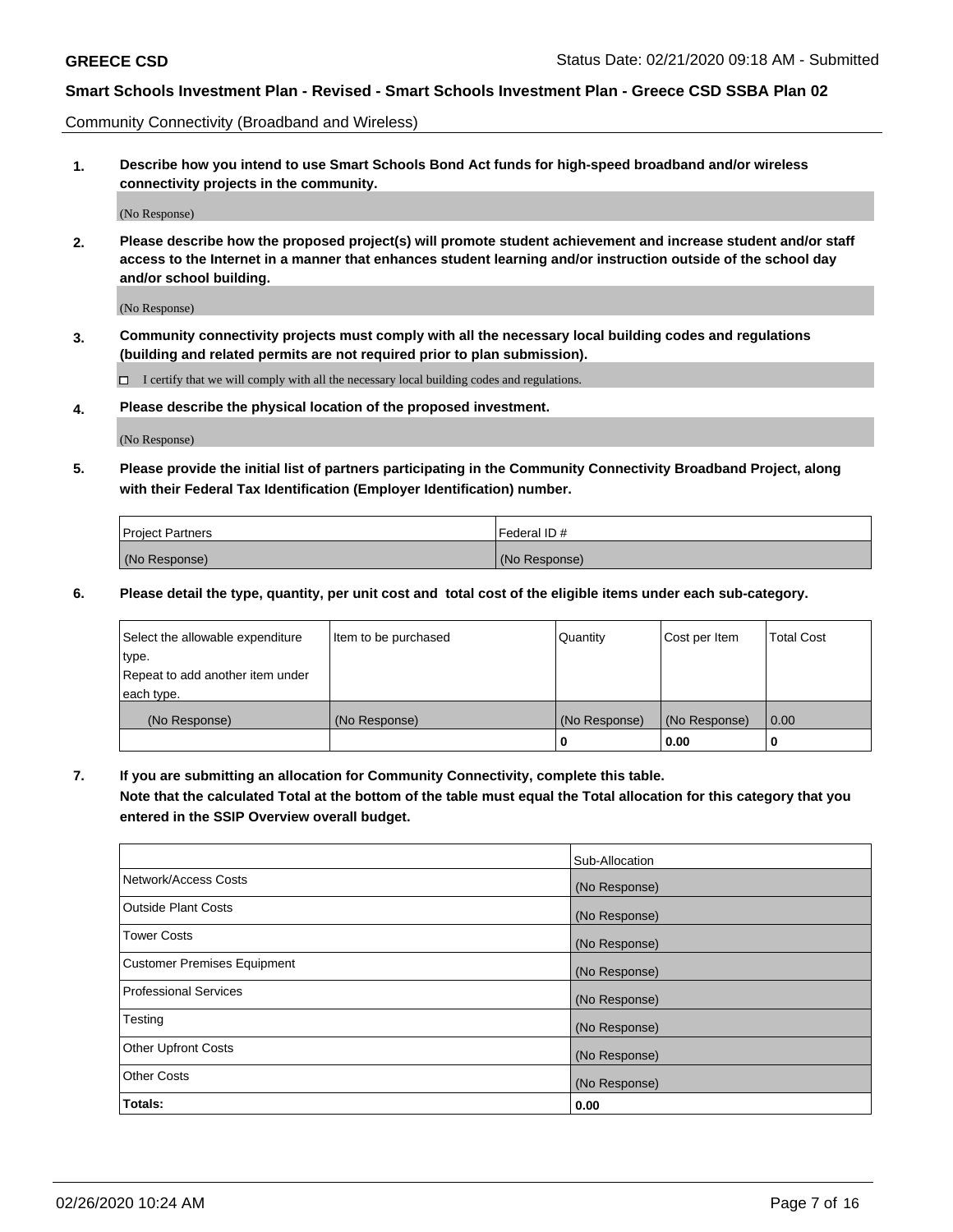#### Classroom Learning Technology

**1. In order for students and faculty to receive the maximum benefit from the technology made available under the Smart Schools Bond Act, their school buildings must possess sufficient connectivity infrastructure to ensure that devices can be used during the school day. Smart Schools Investment Plans must demonstrate that sufficient infrastructure that meets the Federal Communications Commission's 100 Mbps per 1,000 students standard currently exists in the buildings where new devices will be deployed, or is a planned use of a portion of Smart Schools Bond Act funds, or is under development through another funding source. Smart Schools Bond Act funds used for technology infrastructure or classroom technology investments must increase the number of school buildings that meet or exceed the minimum speed standard of 100 Mbps per 1,000 students and staff within 12 months. This standard may be met on either a contracted 24/7 firm service or a "burstable" capability. If the standard is met under the burstable criteria, it must be:**

**1. Specifically codified in a service contract with a provider, and**

**2. Guaranteed to be available to all students and devices as needed, particularly during periods of high demand, such as computer-based testing (CBT) periods.**

**Please describe how your district already meets or is planning to meet this standard within 12 months of plan submission.**

We currently exceed the Federal Communications Commission minimum speed standard of 100 Mbps per 1,000 students in each school setting. All of our buildings currently are connected via 10 GB fiber network and connect to our internet provider with a 7 GB connection.

- **1a. If a district believes that it will be impossible to meet this standard within 12 months, it may apply for a waiver of this requirement, as described on the Smart Schools website. The waiver must be filed and approved by SED prior to submitting this survey.**
	- By checking this box, you are certifying that the school district has an approved waiver of this requirement on file with the New York State Education Department.
- **2. Connectivity Speed Calculator (Required). If the district currently meets the required speed, enter "Currently Met" in the last box: Expected Date When Required Speed Will be Met.**

|                         | l Number of<br>Students | Required Speed<br>l in Mbps | Current Speed in<br>l Mbps | <b>Expected Speed</b><br>to be Attained | <b>Expected Date</b><br>When Required<br> Within 12 Months  Speed Will be Met |
|-------------------------|-------------------------|-----------------------------|----------------------------|-----------------------------------------|-------------------------------------------------------------------------------|
| <b>Calculated Speed</b> | 10.912                  | 1.091.20                    | 7000                       | 7000                                    | current                                                                       |

**3. If the district wishes to have students and staff access the Internet from wireless devices within the school building, or in close proximity to it, it must first ensure that it has a robust Wi-Fi network in place that has sufficient bandwidth to meet user demand.**

**Please describe how you have quantified this demand and how you plan to meet this demand.**

The completion of our first Smart Schools Bond Act Project (#1) combined with eRate and local funds allowed us to upgrade of the wireless infrastructure of all our schools. We have upgraded from one wireless access point (WAP) for every three classrooms to one WAP per classroom, replaced all the switches in our wiring closets and replaced all controllers. We now can implement the 802.11ac wireless protocol (currently 802.11a/b/g/n) in all classrooms to support our one to one student device initiative and computer-based testing.

**4. All New York State public school districts are required to complete and submit an Instructional Technology Plan survey to the New York State Education Department in compliance with Section 753 of the Education Law and per Part 100.12 of the Commissioner's Regulations.**

**Districts that include educational technology purchases as part of their Smart Schools Investment Plan must have a submitted and approved Instructional Technology Plan survey on file with the New York State Education Department.**

By checking this box, you are certifying that the school district has an approved Instructional Technology Plan survey on file with the New York State Education Department.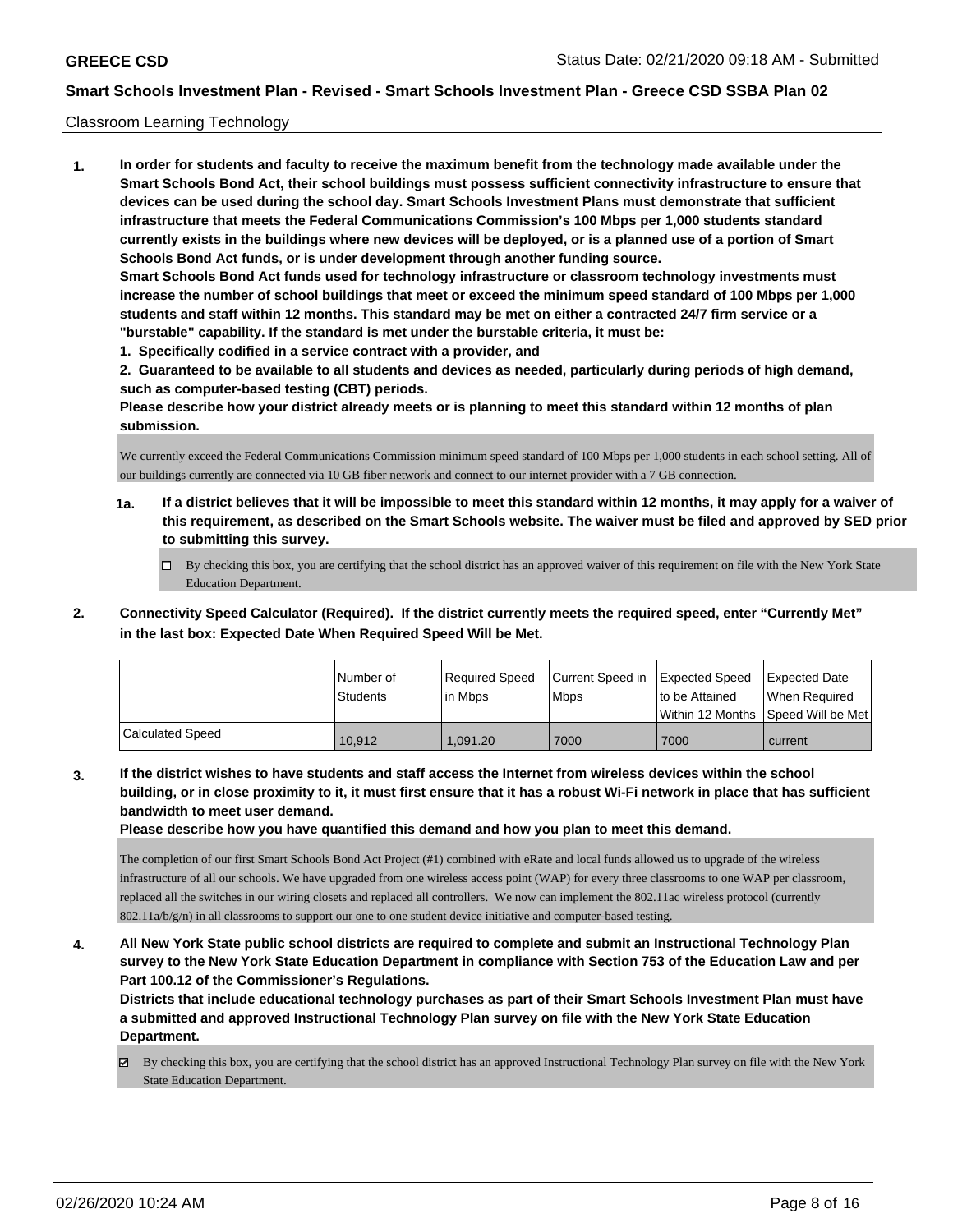#### Classroom Learning Technology

**5. Describe the devices you intend to purchase and their compatibility with existing or planned platforms or systems. Specifically address the adequacy of each facility's electrical, HVAC and other infrastructure necessary to install and support the operation of the planned technology.**

We are intending to purchase student Chromebooks and mobile presentation carts that that have wireless CPUs and touch panels that operate like interactive whiteboards. We have more than adequate electrical, HVAC, and infrastructure to implement the full use of these devices. Our WiFi is fully renovated per SSBA plan #1 and eRate.

- **6. Describe how the proposed technology purchases will:**
	- **> enhance differentiated instruction;**
	- **> expand student learning inside and outside the classroom;**
	- **> benefit students with disabilities and English language learners; and**
	- **> contribute to the reduction of other learning gaps that have been identified within the district.**

**The expectation is that districts will place a priority on addressing the needs of students who struggle to succeed in a rigorous curriculum. Responses in this section should specifically address this concern and align with the district's Instructional Technology Plan (in particular Question 2 of E. Curriculum and Instruction: "Does the district's instructional technology plan address the needs of students with disabilities to ensure equitable access to instruction, materials and assessments?" and Question 3 of the same section: "Does the district's instructional technology plan address the provision of assistive technology specifically for students with disabilities to ensure access to and participation in the general curriculum?")**

**In addition, describe how the district ensures equitable access to instruction, materials and assessments and participation in the general curriculum for both SWD and English Language Learners/Multilingual Learners (ELL/MLL) students.**

The mission of Instructional Technology in the Greece CSD is Personalize. Connect. Create. Students take ownership of their learning while their teachers provide instruction and feedback based on their individual progress. Teachers and students engage in learning that extends beyond the confines of the physical classroom. Students move from passively consuming information to creating products of high

quality. https://sites.google.com/greececsd.org/new1to1 The support of our 1 to 1 program with the devices in this plan enhances differentiated instruction supported by technology, expands connecting students to learning within and beyond the classroom and supports our equity work to provide each student the kinds of supports they require to succeed.

The devices in this plan support the Greece Central School's ongoing commitment to provide students with disabilities and English Language Learners access to an enhanced set of technology tools (including assistive technologies) in all inclusive and self-contained classrooms across the district. Layers of additional tools are listed in our technology implementation plans by setting (6:1:1, 8:1:1, 12:1:1, etc.) that have been determined to best support students in these programs. Accessibility is incorporated via hardware tools and specialized software tools. Specialized literacy support software (that incorporates the concept of universal design for learning) is made available as part of that special education and ELL technology plan. Unique or individualized technology needs are addressed via specific special education services (assistive technology, translation software and tools, audiology, physical therapy, occupational therapy, speech therapy and/or teachers of the visually impaired) in collaboration with instructional technology providers.

The mobile flat panels (interactive whiteboards) are to replace many aging traditional Smart Boards in our classrooms while enhancing interactivity in the classroom. Unlike current boards, these panels will be on mobile carts so we can form multiple stations within a classroom and larger spaces on occasion as well as the daily instruction with one panel as the focal point for direct instruction and students to share their work with the class.

### **7. Where appropriate, describe how the proposed technology purchases will enhance ongoing communication with parents and other stakeholders and help the district facilitate technology-based regional partnerships, including distance learning and other efforts.**

Through the one to one initiative directly supported by this plan, parents and other stakeholders will have better communication opportunities (through tools such as SeeSaw and Google Classroom) to see and interact with the learning products created by students. The devices also support distance learning opportunities for students and parents and access to resources beyond the school building such as content experts, industry, and cultures and languages beyond our town borders. We also use these tools to engage stakeholders through surveys, online dialogue and streamed events.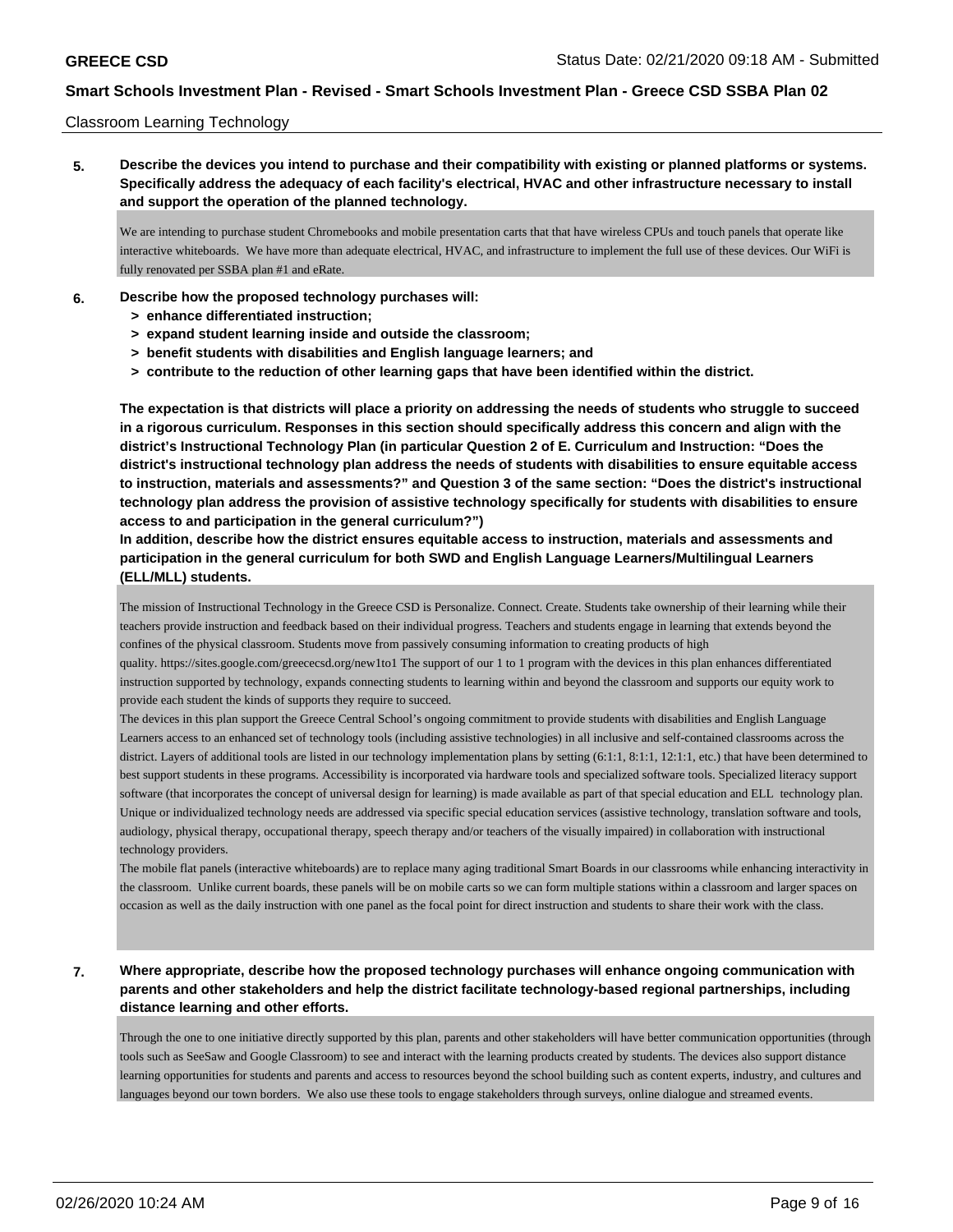#### Classroom Learning Technology

**8. Describe the district's plan to provide professional development to ensure that administrators, teachers and staff can employ the technology purchased to enhance instruction successfully.**

**Note: This response should be aligned and expanded upon in accordance with your district's response to Question 1 of F. Professional Development of your Instructional Technology Plan: "Please provide a summary of professional development offered to teachers and staff, for the time period covered by this plan, to support technology to enhance teaching and learning. Please include topics, audience and method of delivery within your summary."**

Supported by Title IIA, Titile IV, and district funds, we have 4.0 full-time Instructional Technology Teachers (ITTs) and a districtwide "District Digital Innovation Team" (DDIT) composed of the library media specialists and a few teachers from each of our 17 schools. The ITTs work with teachers in their classrooms and various forms of Professional Development and support to increase the use of Technology to support our mission of personalized, connected, creative learning facilitated by technology. The DDIT meets quarterly to learn new tools and strategies to enhance instruction and integrate technology into school improvement/equity efforts. Also, we have several forms on on-going Professional Development for our staff that range from 1 on 1 coaching in the classroom to in-person workshops, collegial study groups and independent micro credentials and online courses facilitated by our ITTs and other teacher leaders. Topics include the use of tools, digital citizenship, ISTE outcomes for students and staff, support of our curriculum review process and Equity focus within our District Strategic Framework goals (Strong Curriculum and Instruction Practices, Safety and Wellness, Empowered Staff, Engaged Community, Efficient Operations).

- **9. Districts must contact one of the SUNY/CUNY teacher preparation programs listed on the document on the left side of the page that supplies the largest number of the district's new teachers to request advice on innovative uses and best practices at the intersection of pedagogy and educational technology.**
	- By checking this box, you certify that you have contacted the SUNY/CUNY teacher preparation program that supplies the largest number of your new teachers to request advice on these issues.

#### **9a. Please enter the name of the SUNY or CUNY Institution that you contacted.**

SUNY Brockport

**9b. Enter the primary Institution phone number.**

#### (585) 395-2211

**9c. Enter the name of the contact person with whom you consulted and/or will be collaborating with on innovative uses of technology and best practices.**

Thomas J. Hearnandez, EdD

- **10. To ensure the sustainability of technology purchases made with Smart Schools funds, districts must demonstrate a long-term plan to maintain and replace technology purchases supported by Smart Schools Bond Act funds. This sustainability plan shall demonstrate a district's capacity to support recurring costs of use that are ineligible for Smart Schools Bond Act funding such as device maintenance, technical support, Internet and wireless fees, maintenance of hotspots, staff professional development, building maintenance and the replacement of incidental items. Further, such a sustainability plan shall include a long-term plan for the replacement of purchased devices and equipment at the end of their useful life with other funding sources.**
	- $\boxtimes$  By checking this box, you certify that the district has a sustainability plan as described above.
- **11. Districts must ensure that devices purchased with Smart Schools Bond funds will be distributed, prepared for use, maintained and supported appropriately. Districts must maintain detailed device inventories in accordance with generally accepted accounting principles.**

By checking this box, you certify that the district has a distribution and inventory management plan and system in place.

**12. Please detail the type, quantity, per unit cost and total cost of the eligible items under each sub-category.**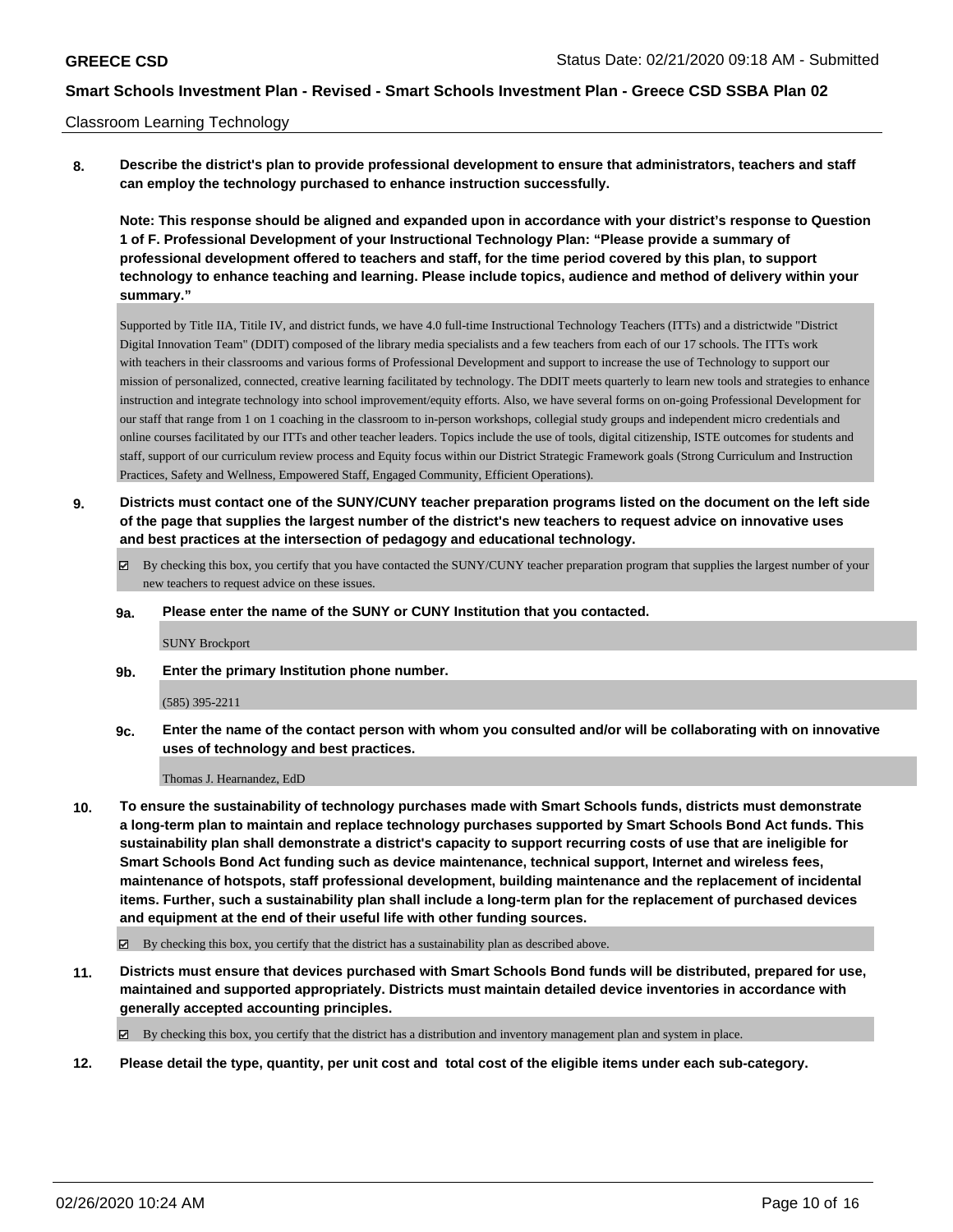Classroom Learning Technology

| Select the allowable expenditure<br>type.<br>Repeat to add another item under<br>each type. | Item to be Purchased                                                                                                              | Quantity | Cost per Item | <b>Total Cost</b> |
|---------------------------------------------------------------------------------------------|-----------------------------------------------------------------------------------------------------------------------------------|----------|---------------|-------------------|
| <b>Laptop Computers</b>                                                                     | 11 in Student Chromebooks (touch)                                                                                                 | 401      | 304.00        | 121,904.00        |
| <b>Laptop Computers</b>                                                                     | 11 inch Student Chromebooks (non-<br>touch)                                                                                       | 1,640    | 212.00        | 347,680.00        |
| Interactive Whiteboards                                                                     | 70 inch Touch Monitors with Mobile70<br>inch Touch Monitors with Mobile<br>Stand, Computer, and Wireless<br><b>Keyboard Stand</b> | 126      | 4,000.00      | 504.000.00        |
|                                                                                             |                                                                                                                                   | 2,167    | 4,516.00      | 973,584           |

### **13. Final 2014-15 BEDS Enrollment to calculate Nonpublic Sharing Requirement (no changes allowed.)**

|            | Public Enrollment | Nonpublic Enrollment | <b>Total Enrollment</b> | <i>Nonpublic</i><br>l Percentage |
|------------|-------------------|----------------------|-------------------------|----------------------------------|
| Enrollment | 10.862            | 383                  | 11.245.00               | 3.41                             |

### **14. If you are submitting an allocation for Classroom Learning Technology complete this table.**

|                         | Public School Sub-Allocation | <b>Estimated Nonpublic Loan</b><br>Amount<br>(Based on Percentage Above) | <b>Estimated Total Public and</b><br>Nonpublic Sub-Allocation |
|-------------------------|------------------------------|--------------------------------------------------------------------------|---------------------------------------------------------------|
| Interactive Whiteboards | 504,000.00                   | 22,661.61                                                                | 526,661.61                                                    |
| Computer Servers        | 0.00                         | 0.00                                                                     | 0.00                                                          |
| Desktop Computers       | 0.00                         | 0.00                                                                     | 0.00                                                          |
| <b>Laptop Computers</b> | 469,584.00                   | 21,114.15                                                                | 490,698.15                                                    |
| <b>Tablet Computers</b> | 0.00                         | 0.00                                                                     | 0.00                                                          |
| <b>Other Costs</b>      | (No Response)                | 0.00                                                                     | 0.00                                                          |
| Totals:                 | 973,584.00                   | 43,776                                                                   | 1,017,360                                                     |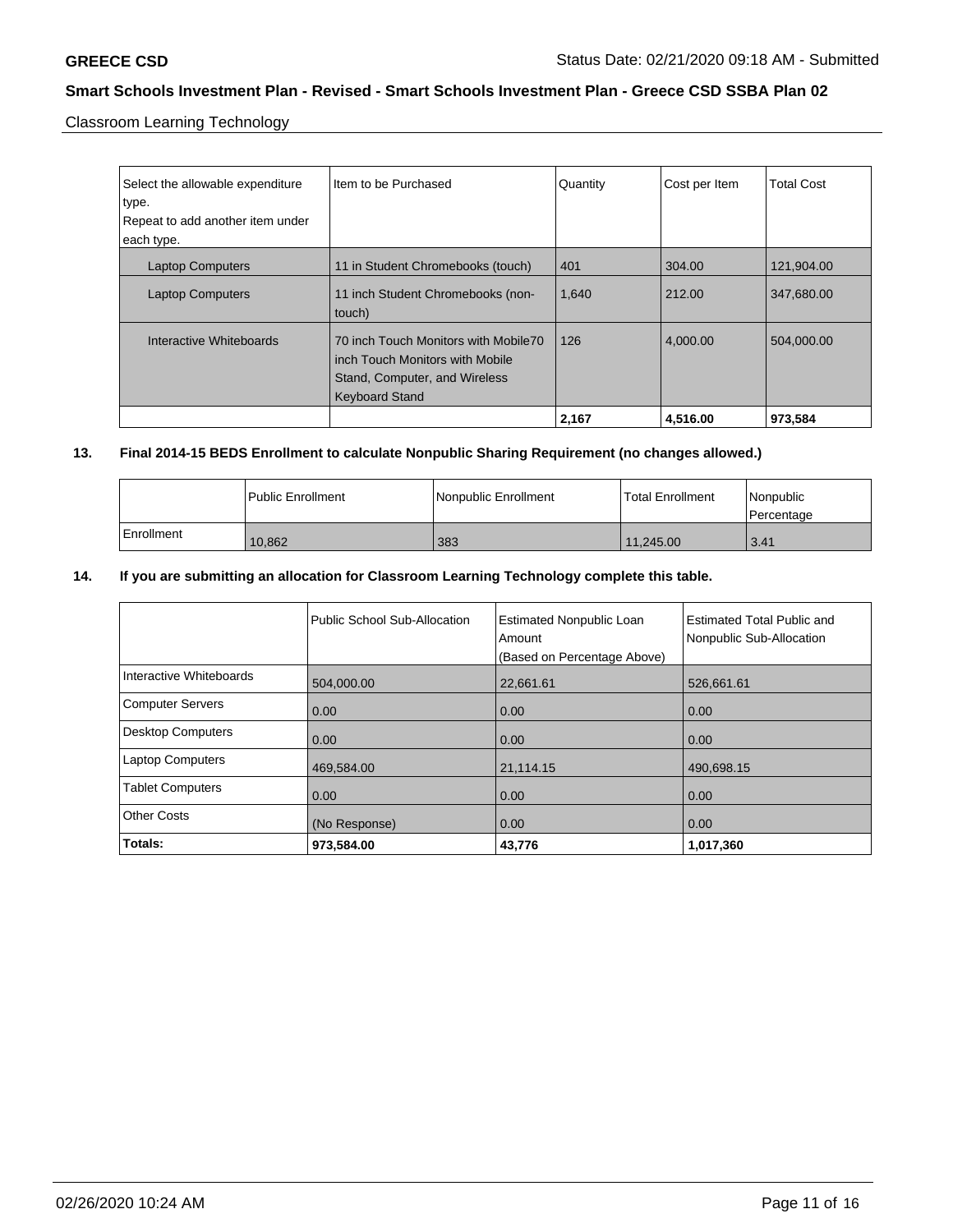#### Pre-Kindergarten Classrooms

**1. Provide information regarding how and where the district is currently serving pre-kindergarten students and justify the need for additional space with enrollment projections over 3 years.**

(No Response)

- **2. Describe the district's plan to construct, enhance or modernize education facilities to accommodate prekindergarten programs. Such plans must include:**
	- **Specific descriptions of what the district intends to do to each space;**
	- **An affirmation that new pre-kindergarten classrooms will contain a minimum of 900 square feet per classroom;**
	- **The number of classrooms involved;**
	- **The approximate construction costs per classroom; and**
	- **Confirmation that the space is district-owned or has a long-term lease that exceeds the probable useful life of the improvements.**

(No Response)

**3. Smart Schools Bond Act funds may only be used for capital construction costs. Describe the type and amount of additional funds that will be required to support ineligible ongoing costs (e.g. instruction, supplies) associated with any additional pre-kindergarten classrooms that the district plans to add.**

(No Response)

**4. All plans and specifications for the erection, repair, enlargement or remodeling of school buildings in any public school district in the State must be reviewed and approved by the Commissioner. Districts that plan capital projects using their Smart Schools Bond Act funds will undergo a Preliminary Review Process by the Office of Facilities Planning.**

**Please indicate on a separate row each project number given to you by the Office of Facilities Planning.**

| Project Number |  |
|----------------|--|
| (No Response)  |  |
|                |  |

**5. Please detail the type, quantity, per unit cost and total cost of the eligible items under each sub-category.**

| Select the allowable expenditure | Item to be purchased | Quantity      | Cost per Item | <b>Total Cost</b> |
|----------------------------------|----------------------|---------------|---------------|-------------------|
| type.                            |                      |               |               |                   |
| Repeat to add another item under |                      |               |               |                   |
| each type.                       |                      |               |               |                   |
| (No Response)                    | (No Response)        | (No Response) | (No Response) | 0.00              |
|                                  |                      | U             | 0.00          |                   |

**6. If you have made an allocation for Pre-Kindergarten Classrooms, complete this table. Note that the calculated Total at the bottom of the table must equal the Total allocation for this category that you entered in the SSIP Overview overall budget.**

|                                          | Sub-Allocation |
|------------------------------------------|----------------|
| Construct Pre-K Classrooms               | (No Response)  |
| Enhance/Modernize Educational Facilities | (No Response)  |
| <b>Other Costs</b>                       | (No Response)  |
| Totals:                                  | 0.00           |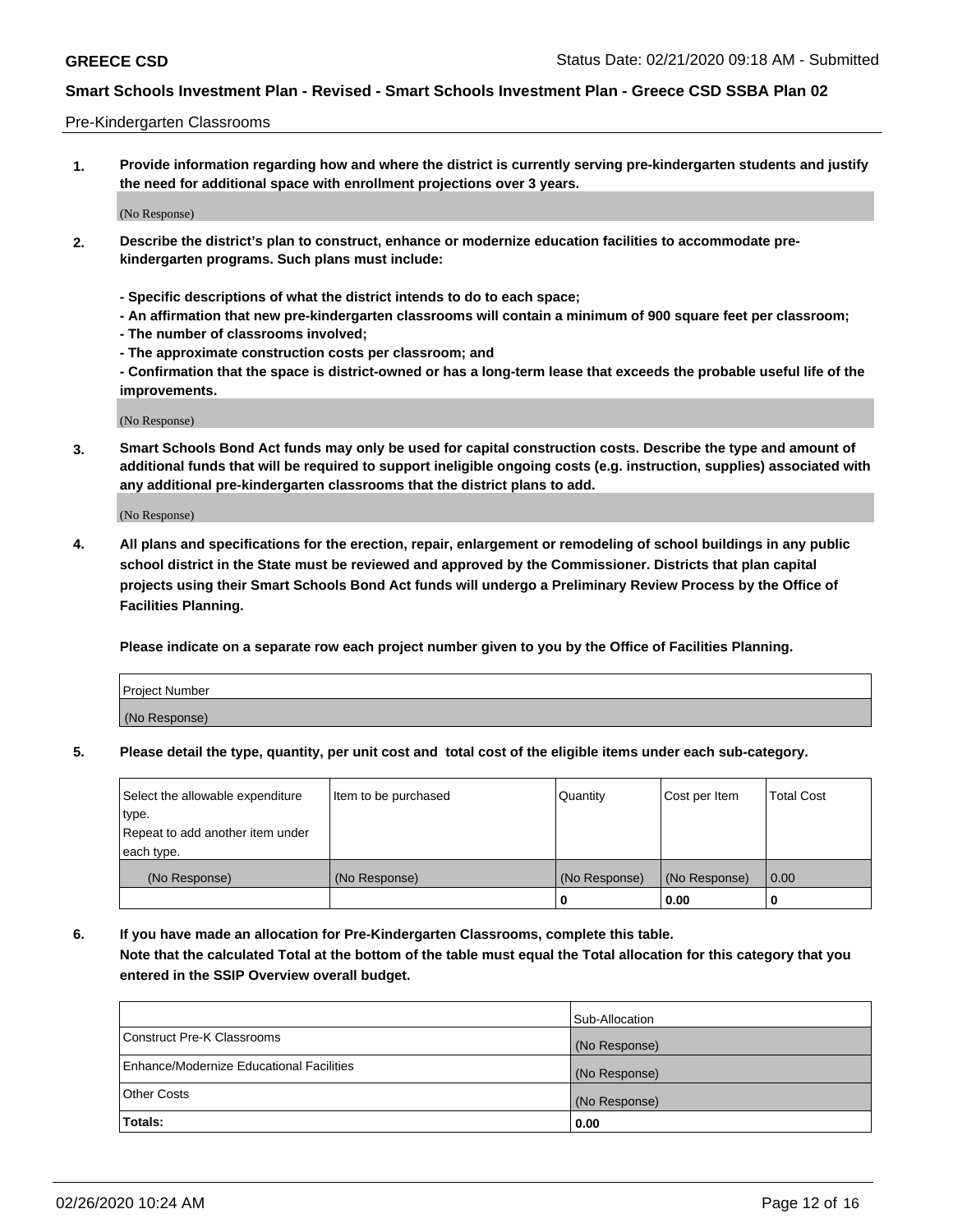Replace Transportable Classrooms

**1. Describe the district's plan to construct, enhance or modernize education facilities to provide high-quality instructional space by replacing transportable classrooms.**

(No Response)

**2. All plans and specifications for the erection, repair, enlargement or remodeling of school buildings in any public school district in the State must be reviewed and approved by the Commissioner. Districts that plan capital projects using their Smart Schools Bond Act funds will undergo a Preliminary Review Process by the Office of Facilities Planning.**

**Please indicate on a separate row each project number given to you by the Office of Facilities Planning.**

| Project Number |  |
|----------------|--|
|                |  |
|                |  |
|                |  |
| (No Response)  |  |
|                |  |
|                |  |

**3. For large projects that seek to blend Smart Schools Bond Act dollars with other funds, please note that Smart Schools Bond Act funds can be allocated on a pro rata basis depending on the number of new classrooms built that directly replace transportable classroom units.**

**If a district seeks to blend Smart Schools Bond Act dollars with other funds describe below what other funds are being used and what portion of the money will be Smart Schools Bond Act funds.**

(No Response)

**4. Please detail the type, quantity, per unit cost and total cost of the eligible items under each sub-category.**

| Select the allowable expenditure | Item to be purchased | Quantity      | Cost per Item | Total Cost |
|----------------------------------|----------------------|---------------|---------------|------------|
| ∣type.                           |                      |               |               |            |
| Repeat to add another item under |                      |               |               |            |
| each type.                       |                      |               |               |            |
| (No Response)                    | (No Response)        | (No Response) | (No Response) | 0.00       |
|                                  |                      | u             | 0.00          |            |

**5. If you have made an allocation for Replace Transportable Classrooms, complete this table. Note that the calculated Total at the bottom of the table must equal the Total allocation for this category that you entered in the SSIP Overview overall budget.**

|                                                | Sub-Allocation |
|------------------------------------------------|----------------|
| Construct New Instructional Space              | (No Response)  |
| Enhance/Modernize Existing Instructional Space | (No Response)  |
| Other Costs                                    | (No Response)  |
| Totals:                                        | 0.00           |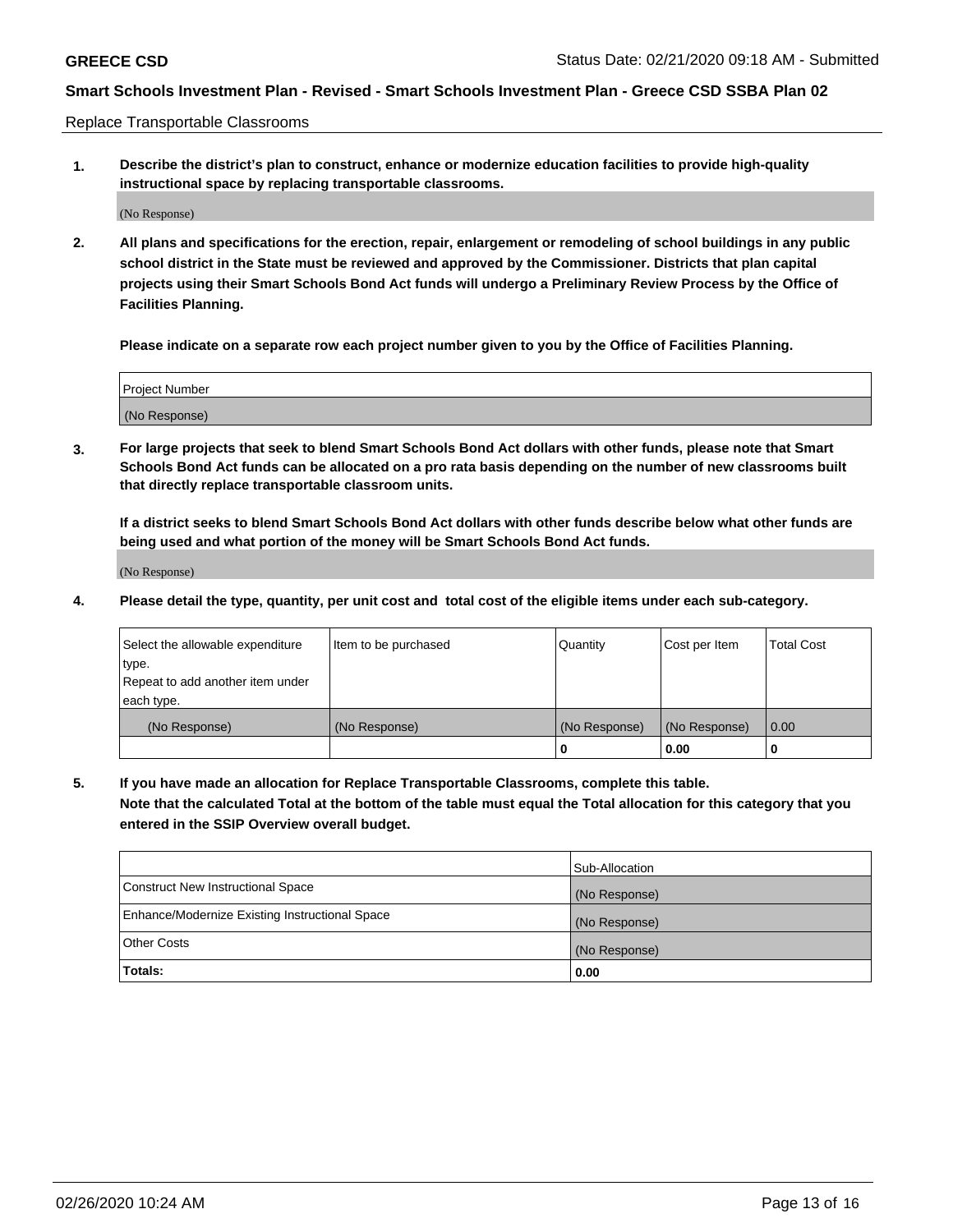High-Tech Security Features

**1. Describe how you intend to use Smart Schools Bond Act funds to install high-tech security features in school buildings and on school campuses.**

(No Response)

**2. All plans and specifications for the erection, repair, enlargement or remodeling of school buildings in any public school district in the State must be reviewed and approved by the Commissioner. Smart Schools plans with any expenditures in the High-Tech Security category require a project number from the Office of Facilities Planning. Districts must submit an SSBA LOI and receive project numbers prior to submitting the SSIP. As indicated on the LOI, some projects may be eligible for a streamlined review and will not require a building permit. Please indicate on a separate row each project number given to you by the Office of Facilities Planning.**

| <b>Project Number</b> |  |
|-----------------------|--|
| (No Response)         |  |

- **3. Was your project deemed eligible for streamlined Review?**
	- Yes
	- $\hfill \square$  No
- **4. Include the name and license number of the architect or engineer of record.**

| Name          | License Number |
|---------------|----------------|
| (No Response) | (No Response)  |

**5. Please detail the type, quantity, per unit cost and total cost of the eligible items under each sub-category.**

| Select the allowable expenditure | Item to be purchased | Quantity      | Cost per Item | <b>Total Cost</b> |
|----------------------------------|----------------------|---------------|---------------|-------------------|
| type.                            |                      |               |               |                   |
| Repeat to add another item under |                      |               |               |                   |
| each type.                       |                      |               |               |                   |
| (No Response)                    | (No Response)        | (No Response) | (No Response) | 0.00              |
|                                  |                      | 0             | 0.00          |                   |

**6. If you have made an allocation for High-Tech Security Features, complete this table.**

**Enter each Sub-category Public Allocation based on the the expenditures listed in Table #5.**

|                                                      | Sub-Allocation |
|------------------------------------------------------|----------------|
| Capital-Intensive Security Project (Standard Review) | (No Response)  |
| <b>Electronic Security System</b>                    | (No Response)  |
| <b>Entry Control System</b>                          | (No Response)  |
| Approved Door Hardening Project                      | (No Response)  |
| <b>Other Costs</b>                                   | (No Response)  |
| Totals:                                              | 0.00           |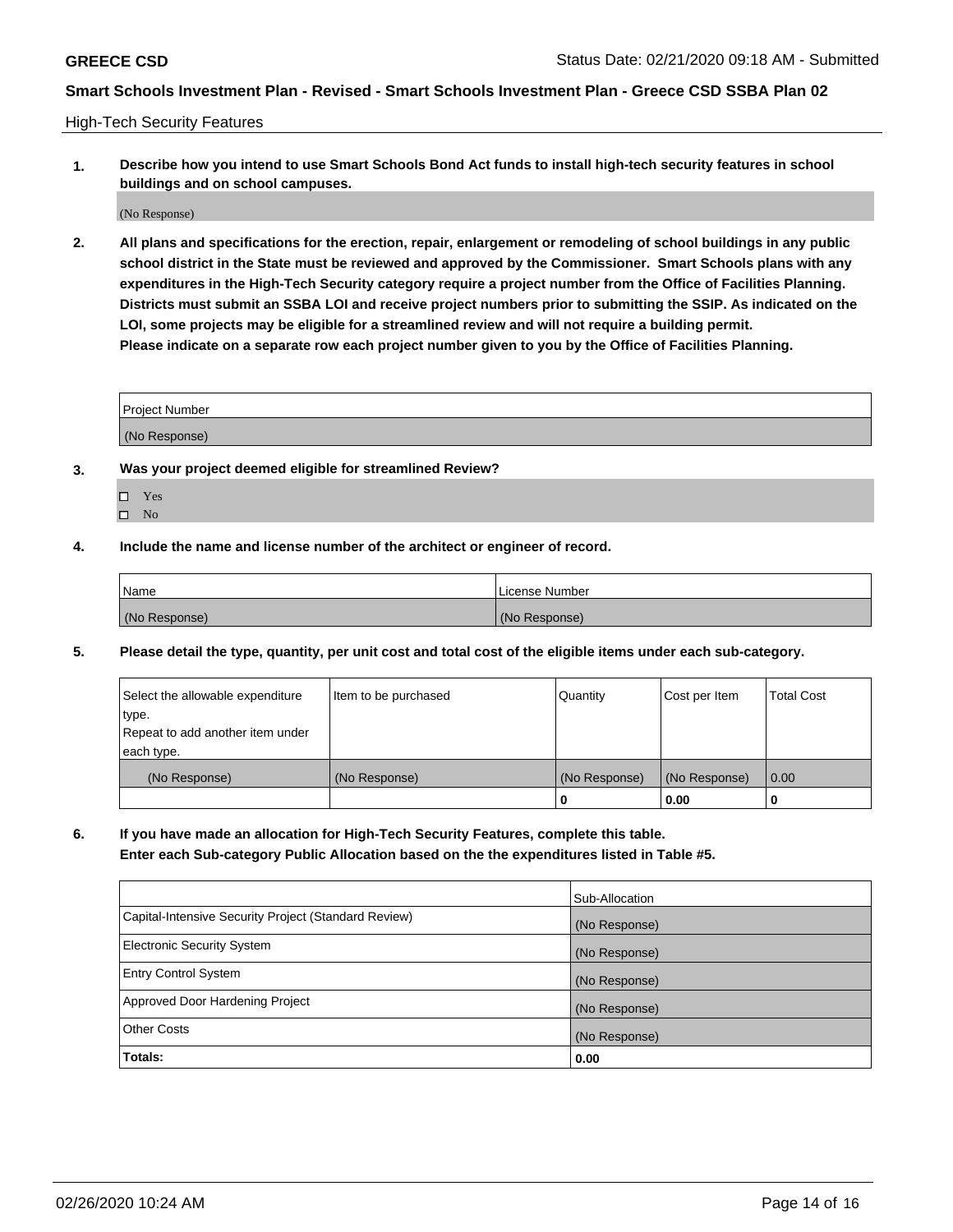Non-Public Schools

### **1. Describe your plan to utilize SSBA funds to purchase devices and loan to the nonpublic schools within your district. Please specify what devices have been requested by the nonpublic schools. If the nonpublic schools have not finalized requests, the district should provide the date nonpublic schools will submit the request by.**

To date we have provided \$49,000 worth of classroom devices from Smart Schools funds to non-public schools based on their requests. This plan completes the \$250 per student allocation under classroom devices with an additional \$43,775.76. We have preliminary requests from each school for Chromebooks, Touch Monitors, Access Points and a 3D printer. We expect final requests to be finalized in the coming months. This proposal adds \$9446.66 to the non-public allocation to achieve the cap of \$250 ppa for our non-public schools as we fully intend to purchase more classroom learning technology in future Smart Schools Bond Act plans.

**2. A final Smart Schools Investment Plan cannot be approved until school authorities have adopted regulations specifying the date by which requests from nonpublic schools for the purchase and loan of Smart Schools Bond Act classroom technology must be received by the district.**

By checking this box, you certify that you have such a plan and associated regulations in place that have been made public.

**2a. Please enter the date each year nonpublic schools must request loanable items from the school district. This date cannot be earlier than June 1 of the previous school year.**

November 1

### **3. Final 2014-15 BEDS Enrollment to calculate Nonpublic Sharing Requirement (no changes allowed.)**

|              | <b>Public Enrollment</b> | <b>Nonpublic Enrollment</b> | Total Enrollment | Nonpublic Percentage |
|--------------|--------------------------|-----------------------------|------------------|----------------------|
| l Enrollment | 10.862                   | 383                         | 11.245.00        | 3.41                 |

#### **4. Nonpublic Loan Calculator**

|                                                        | Loanable<br>School<br>Connectivity | Loanable<br>Classroom<br>Technology | Additional<br>Nonpublic<br>Loan | Estimated<br>Per Pupil<br>Amount - | Previously<br>Approved<br>Per Pupil | l Cumulative<br>Per Pupil<br>l Loan | <b>Final Per</b><br>Pupil Loan<br>Amount - | l Final Total<br>l Loan<br>l Amount - |
|--------------------------------------------------------|------------------------------------|-------------------------------------|---------------------------------|------------------------------------|-------------------------------------|-------------------------------------|--------------------------------------------|---------------------------------------|
| Required Nonpublic<br>Loan                             | 0.00                               | 1,007,913.1<br>0                    | (Optional)                      | This Plan<br>89.63                 | Amount(s)<br>135.70                 | Amount<br>225.34                    | This Plan<br>89.63                         | This Plan<br>34,329.10                |
| Final Adjusted Loan<br>- (If additional loan<br>funds) | 0.00                               | 1,017,359.7<br>6                    | 9.446.66                        | 114.30                             | 135.70                              | 250.00                              | 114.30                                     | 43,775.76                             |

### **5. Nonpublic Share**

|                                          | Final Per Pupil Amount | <b>Final Nonpublic Loan Amount</b> |
|------------------------------------------|------------------------|------------------------------------|
| Pending and Previously<br>Approved Plans | 135.70                 | 51,974.24                          |
| This Plan                                | 114.30                 | 43,775.76                          |
| Total                                    | 250.00                 | 95,750.00                          |

### **6. Distribution of Nonpublic Loan Amount by School**

| Nonpublic School Name           | 2018-19 K-12 Enrollment | Special Ed School? If Yes, not eligible |
|---------------------------------|-------------------------|-----------------------------------------|
| DERECH HATORAH OF ROCHESTER     | 112                     | <b>No</b>                               |
| <b>GREECE CHRISTIAN SCHOOL</b>  | 181                     | <b>No</b>                               |
| <b>GREECE MONTESSORI SCHOOL</b> | 10                      | <b>No</b>                               |
| <b>ST LAWRENCE SCHOOL</b>       | 122                     | <b>No</b>                               |
|                                 |                         |                                         |